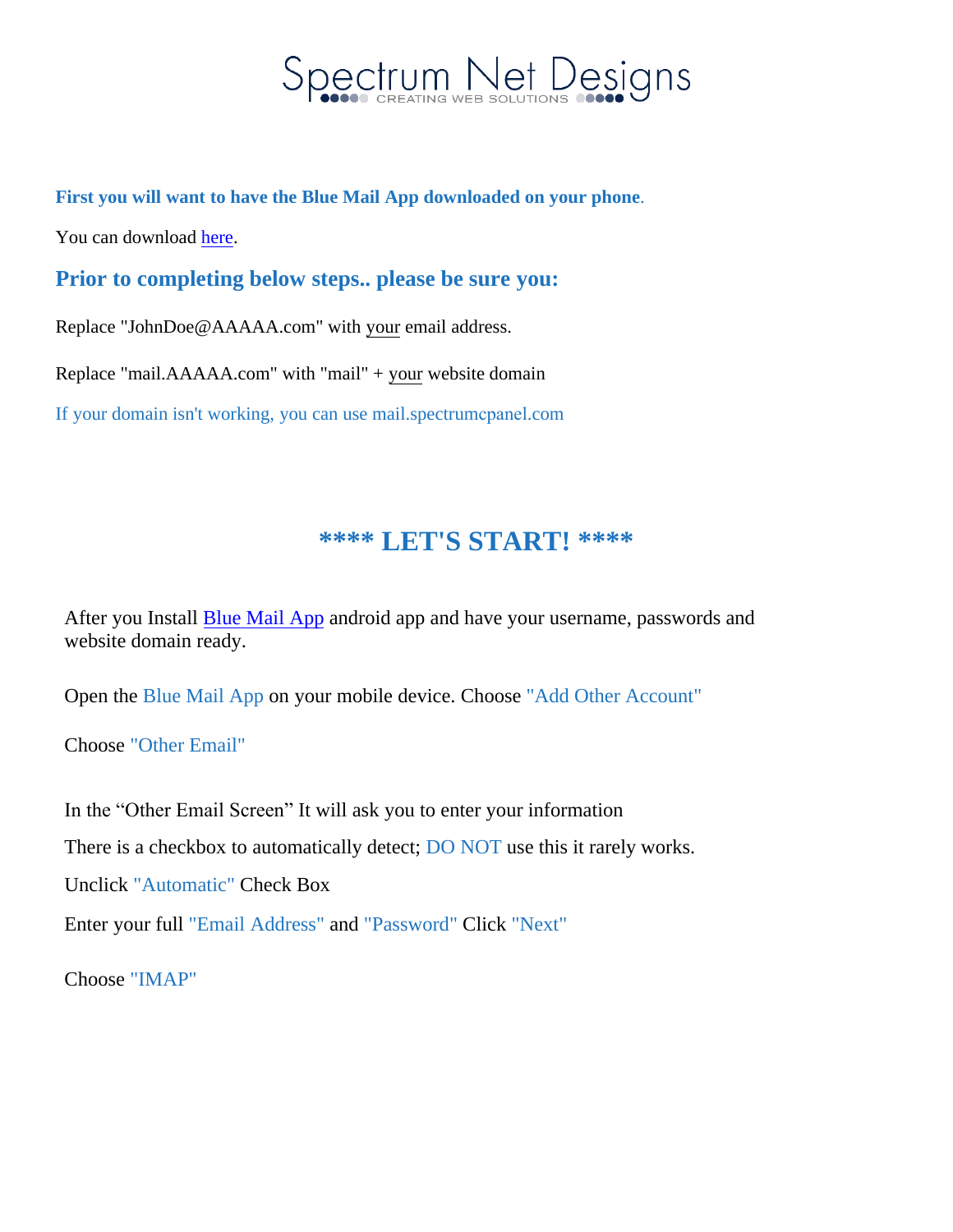### **Incoming Server Settings Screen**

These fields will not automatically populate, please have them handy

- o Incoming Server Settings
- o Username: *(type in)* YourEmail@AAAAA.com
- o Password: *(type in)* \*\*\*\*\*\*
- o IMAP Server: *(type in)* "mail.AAAAA.com"
	- o *Here is where you use your mail.yourdomain.com or use default mail.spectrumcpanel.com*
- o Security: *(dropdown)* Choose "StartTLS"
- o Authentication: *(dropdown)* Choose "CRAM\_MD5"
- o Port: *(type in)* "143"
- o Click "Next"

It will now check those settings and move on to next screen

#### **Outgoing Server Settings screen will appear**

These fields will not automatically populate, please have them handy

- o Outgoing Server Settings
- o SMTP Server *(type in)* "mail.AAAAA.com"
	- *Here is where you use your mail.yourdomain.com or use default mail.spectrumcpanel.com*
- o Security: *(dropdown)* "StartTLS"
- o Port: *(type in)* "587"
- o Choose "Require Sign-in" Check Box
- *Have the checkbox filled as we DO require sign-in authentication*
- o Authentication: *(dropdown)* "Automatic"
- o Username: *(type in)* YourEmail@AAAAA.com
- o Password : *(type in)* [\\*\\*\\*\\*\\*\\*\\*](mailto:YourEmail@AAAAA.com)
	- *Same password as your incoming email password*

Click "Next"

It will now check your settings and authenticate your email information